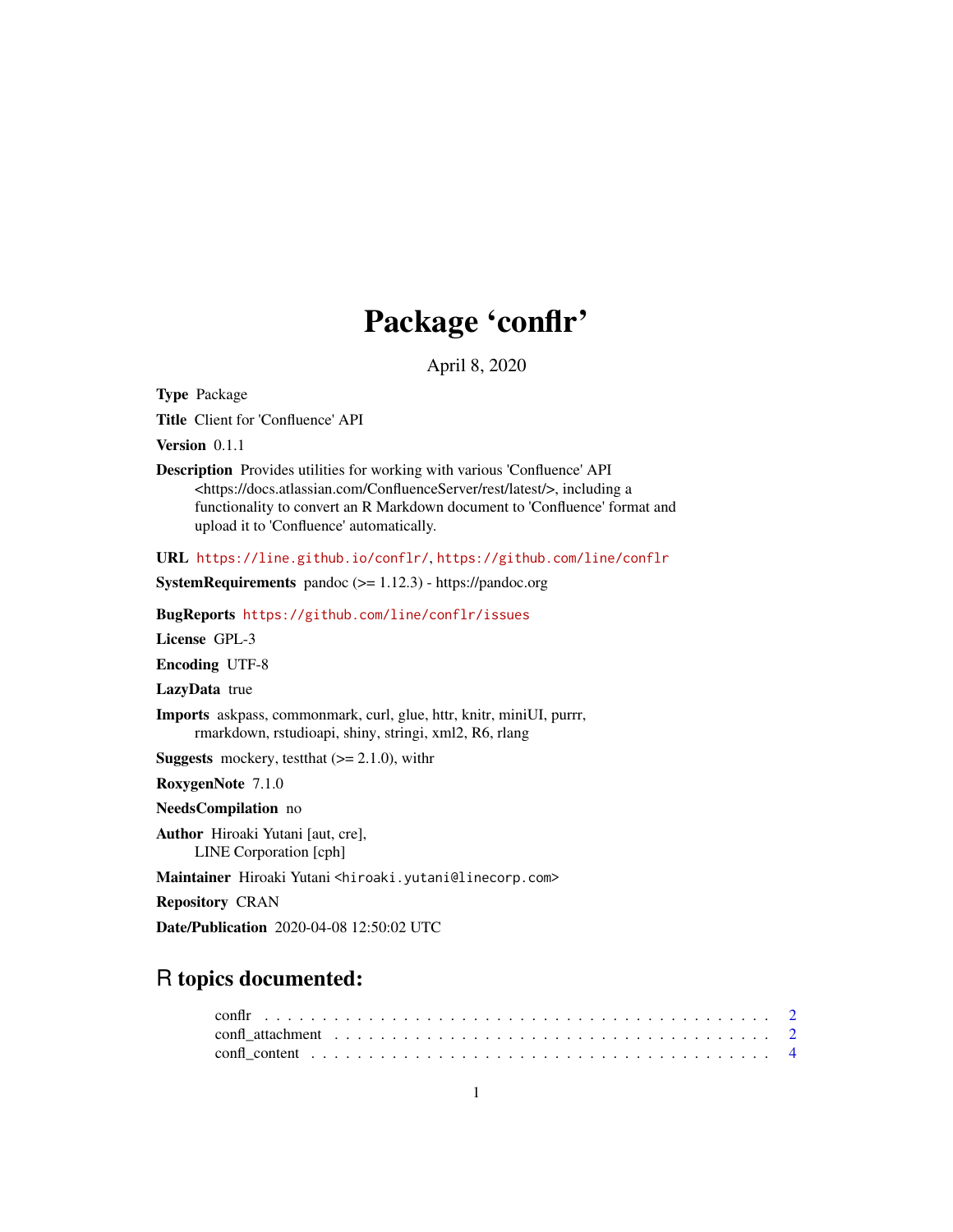## <span id="page-1-0"></span>2 confl\_attachment

| Index |  |
|-------|--|

conflr *R Client for 'Confluence' API*

## Description

Provides utilities for working with various 'Confluence' API <https://docs.atlassian.com/ConfluenceServer/rest/latest/>, including a functionality to convert an R Markdown document to 'Confluence' format and upload it to 'Confluence' automatically.

#### Author(s)

Maintainer: Hiroaki Yutani <hiroaki.yutani@linecorp.com>

Other contributors:

• LINE Corporation [copyright holder]

## See Also

Useful links:

- <https://line.github.io/conflr/>
- <https://github.com/line/conflr>
- Report bugs at <https://github.com/line/conflr/issues>

confl\_attachment *CRUD Operations for Attachments on Content*

## Description

CRUD Operations for Attachments on Content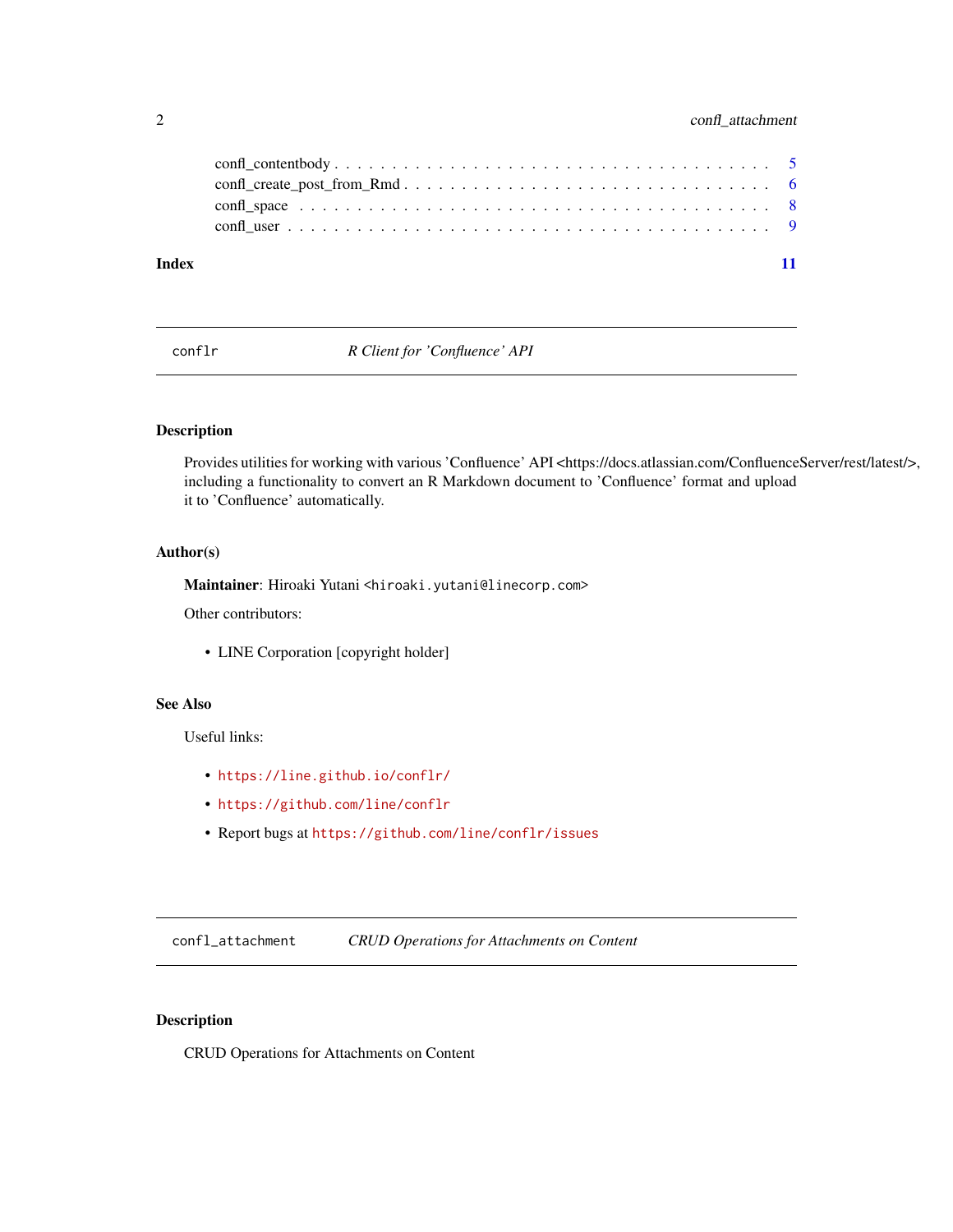confl\_attachment 3

### Usage

```
confl_list_attachments(
  id,
 filename = NULL,
 mediaType = NULL,
 start = 0,
 limit = 50,expand = NULL)
confl_post_attachment(id, path)
```

```
confl_update_attachment_metadata(id, attachmentId, ...)
```

```
confl_update_attachment_data(id, attachmentId, path, ...)
```
#### Arguments

| id           | The ID of a page that attachments belong to.                                                                                |
|--------------|-----------------------------------------------------------------------------------------------------------------------------|
| filename     | Filter parameter to return only the Attachment with the matching file name.<br>Optional.                                    |
| mediaType    | Filter parameter to return only Attachments with a matching Media-Type. Op-<br>tional.                                      |
| start        | The start point of the collection to return.                                                                                |
| limit        | The limit of the number of items to return, this may be restricted by fixed system<br>limits.                               |
| expand       | A comma separated list of properties to expand. To refer the nested contents,<br>use periods. (e.g. body.storage, history). |
| path         | Path to a file to upload.                                                                                                   |
| attachmentId | The ID of an attachment.                                                                                                    |
| $\cdot$      | Other arguments passed to 'query'.                                                                                          |

## Value

The API response as a list.

## Examples

```
## Not run:
# Create a dummy text file
tmp_txt <- tempfile(fileext = ".txt")
cat("foo", file = tmp_txt)
# Upload the file to a page whose ID is "123"
confl_post_attachment("123", tmp_txt)
# Confirm the file is attatched to the page
```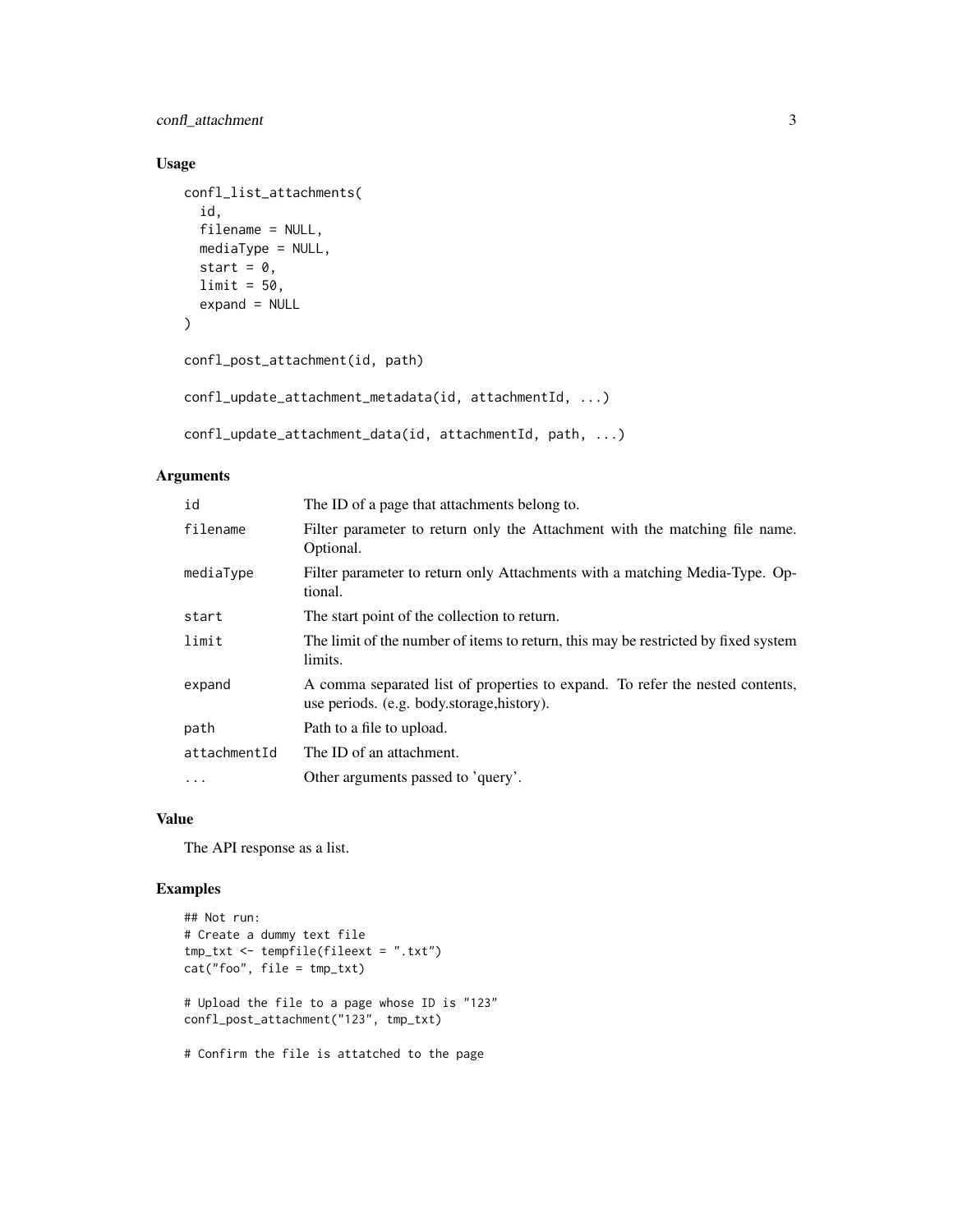```
result <- confl_list_attachments("123", filename = basename(tmp_txt))
length(result$results) # should be 1
```

```
## End(Not run)
```
confl\_content *REST Wrapper for the ContentService*

#### Description

REST Wrapper for the ContentService

## Usage

```
confl_list_pages(
  type = c("page", "blogpost", "comment", "attachment"),
  limit = 10,start = 0,
  spaceKey = NULL,
  title = NULL,
 expand = NULL\lambdaconfl_get_page(id, expand = "body.storage")
confl_post_page(
  type = c("page", "blogpost"),
  spaceKey,
 title,
 body,
  ancestors = NULL
)
confl_update_page(id, title, body)
confl_delete_page(id)
```
## Arguments

| type     | The content type to return. Default value: page. Valid values: page, blogpost.                |
|----------|-----------------------------------------------------------------------------------------------|
| limit    | The limit of the number of items to return, this may be restricted by fixed system<br>limits. |
| start    | The start point of the collection to return.                                                  |
| spaceKey | The space key to find content under.                                                          |
| title    | The title of the page to find. Required for page type.                                        |

<span id="page-3-0"></span>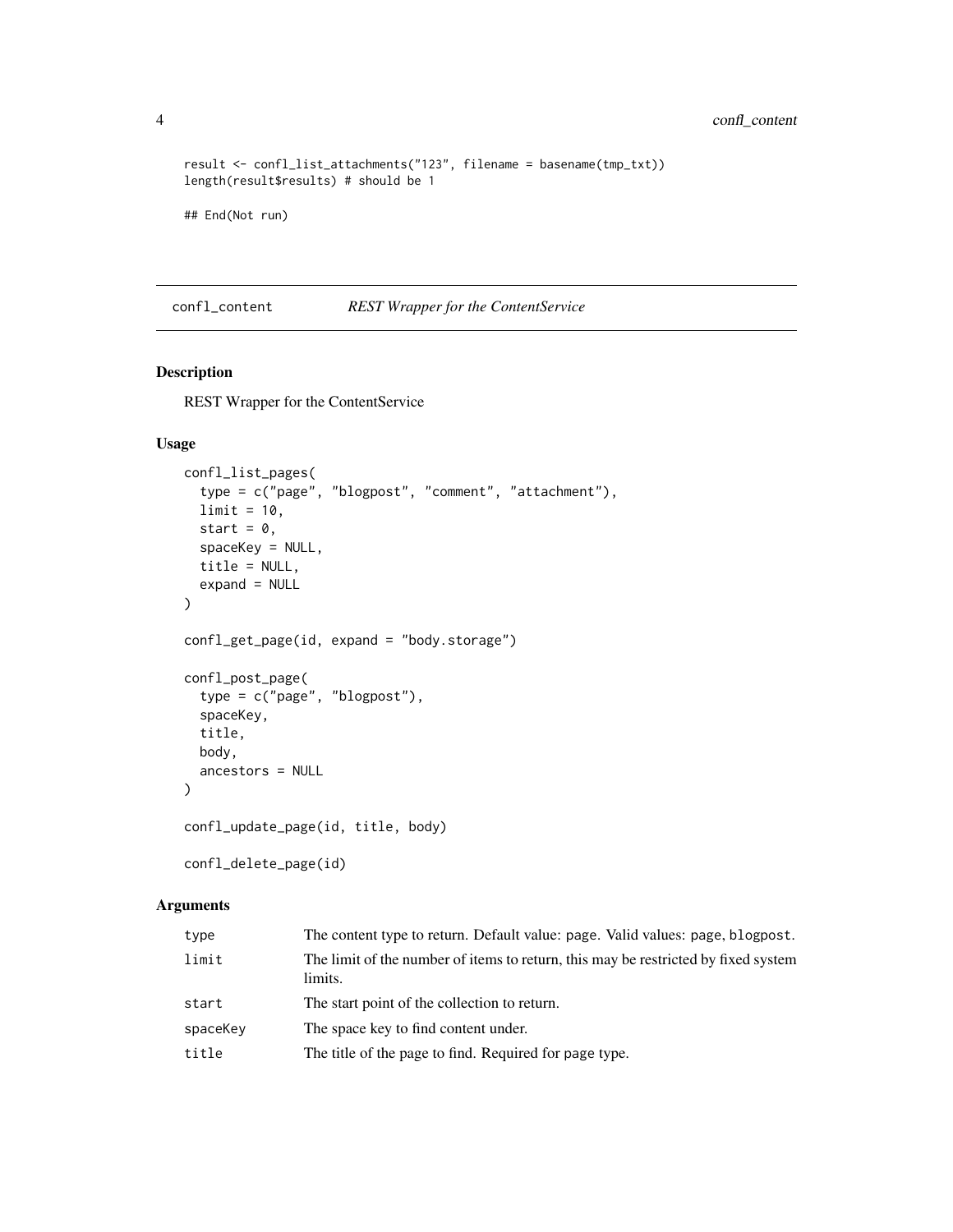<span id="page-4-0"></span>

| expand    | A comma separated list of properties to expand. To refer the nested contents,<br>use periods. (e.g. body.storage, history). |  |
|-----------|-----------------------------------------------------------------------------------------------------------------------------|--|
| id        | ID of the content.                                                                                                          |  |
| body      | The HTML source of the page.                                                                                                |  |
| ancestors | The page ID of the parent pages.                                                                                            |  |

#### Value

The API response as a list.

## See Also

<https://docs.atlassian.com/ConfluenceServer/rest/latest/>

#### Examples

```
## Not run:
# Create a page titled "title1" on a space named "space1"
result <- confl_post_page(
  type = "page",
 spaceKey = "space1",
 title = "title1",
  body = "<h2>example</h2><p>This is example</p>"
)
# Jump to the result page
browseURL(paste0(result$`_links`$base, result$`_links`$webui))
# List pages under space "space1" up to 10 pages
confl_list_pages(spaceKey = "space1")
## End(Not run)
```
confl\_contentbody *Converts between content body representations*

#### Description

Converts between content body representations

## Usage

```
confl_contentbody_convert(
 x,
 from = c("wiki", "storage", "editor", "view", "export_view", "styled_view"),
  to = c("storage", "editor", "view", "export_view", "styled_view")
\mathcal{L}
```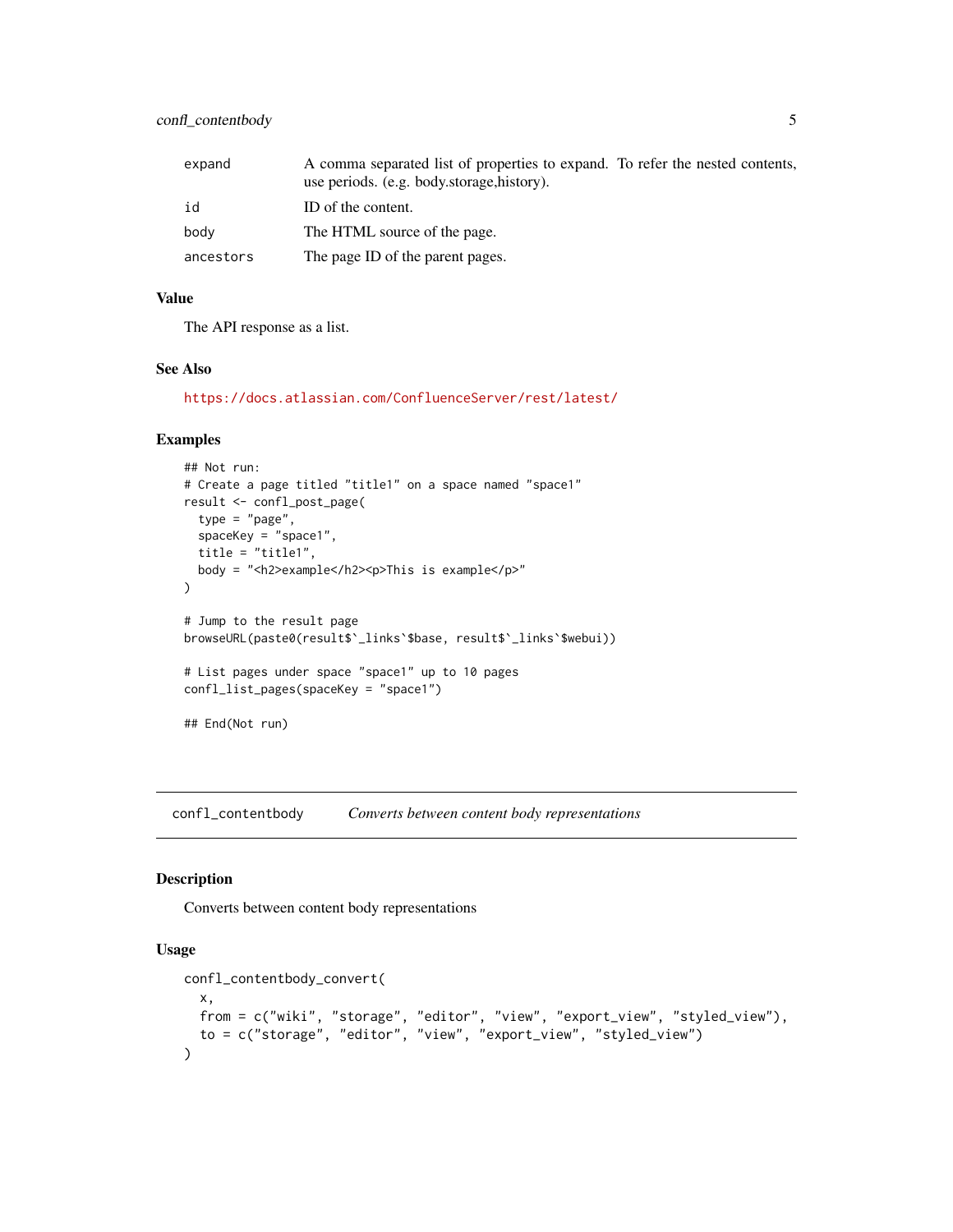#### <span id="page-5-0"></span>Arguments

| X    | The content body to convert. |
|------|------------------------------|
| from | The format to convert from.  |
| to   | The format to convert to.    |

## Value

The API response as a list.

#### See Also

<https://docs.atlassian.com/ConfluenceServer/rest/latest/>

#### Examples

```
## Not run:
# Convert to a Math macro
confl_contentbody_convert("\\[1+1=2\\]")
```
# Convert to an Expand macro confl\_contentbody\_convert("{expand}detail is here {expand}")

## End(Not run)

confl\_create\_post\_from\_Rmd

*Publish R Markdown Document to 'Confluence'*

## Description

Knit and post a given R Markdown file to 'Confluence'.

#### Usage

```
confl_create_post_from_Rmd(Rmd_file, interactive = NULL, params = NULL, ...)
confluence_document(
 title = NULL,
  space_key = NULL,
 parent_id = NULL,
  type = c("page", "blogpost"),
  toc = FALSE,toc_depth = 7,
  code_folding = c("none", "hide"),
 supported_syntax_highlighting = getOption("conflr_supported_syntax_highlighting"),
 update = NULL,
```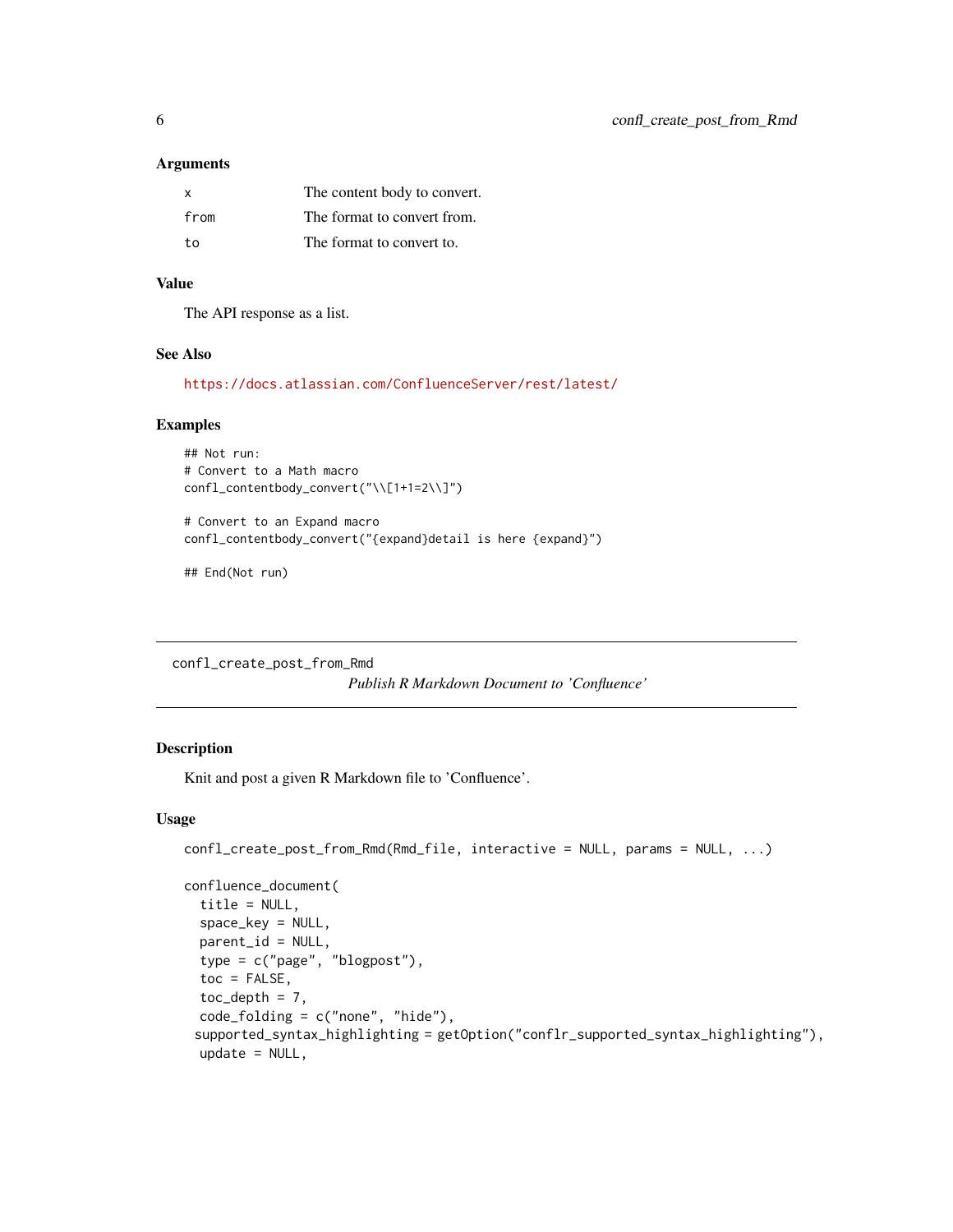```
use_original_size = FALSE,
  interactive = NULL
\lambda
```
## Arguments

| Rmd_file                      | Path to an .Rmd file.                                                                                |
|-------------------------------|------------------------------------------------------------------------------------------------------|
| interactive                   | If FALSE, shiny interface is not launched.                                                           |
| params                        | If provided, a list of named parameters that override custom params in the<br>YAML front-matter.     |
| $\cdots$                      | Arguments passed to confluence_documents().                                                          |
| title                         | Title of the post.                                                                                   |
| space_key                     | The space key to find content under.                                                                 |
| parent_id                     | The page ID of the parent pages.                                                                     |
| type                          | The content type to return. Default value: page. Valid values: page, blogpost.                       |
| toc                           | If TRUE, include a table of contents in the output.                                                  |
| toc_depth                     | The max level of headers to include in the table of contents.                                        |
| code_folding                  | If "hide", fold code blocks by default.                                                              |
| supported_syntax_highlighting |                                                                                                      |
|                               | A named character vector of supported syntax highlighting other than default<br>$(e.g. c(r = "r")).$ |
| update                        | If TRUE, overwrite the existing page (if it exists).                                                 |
| use_original_size             |                                                                                                      |
|                               | If TRUE, use the original image sizes.                                                               |

## Details

All options of confluence\_document() can also be specified via the argument of confl\_create\_post\_from\_Rmd. If an option is specified on both, the one given as an argument will be used.

```
---
title: "title1"
output:
 confluence_document:
   space_key: "space1"
   parent_id: 1234
   toc: TRUE
   toc_depth: 4
   code_folding: hide
   supported_syntax_highlighting:
     r: r
     foo: bar
   update: true
   use_original_size: true
---
...
```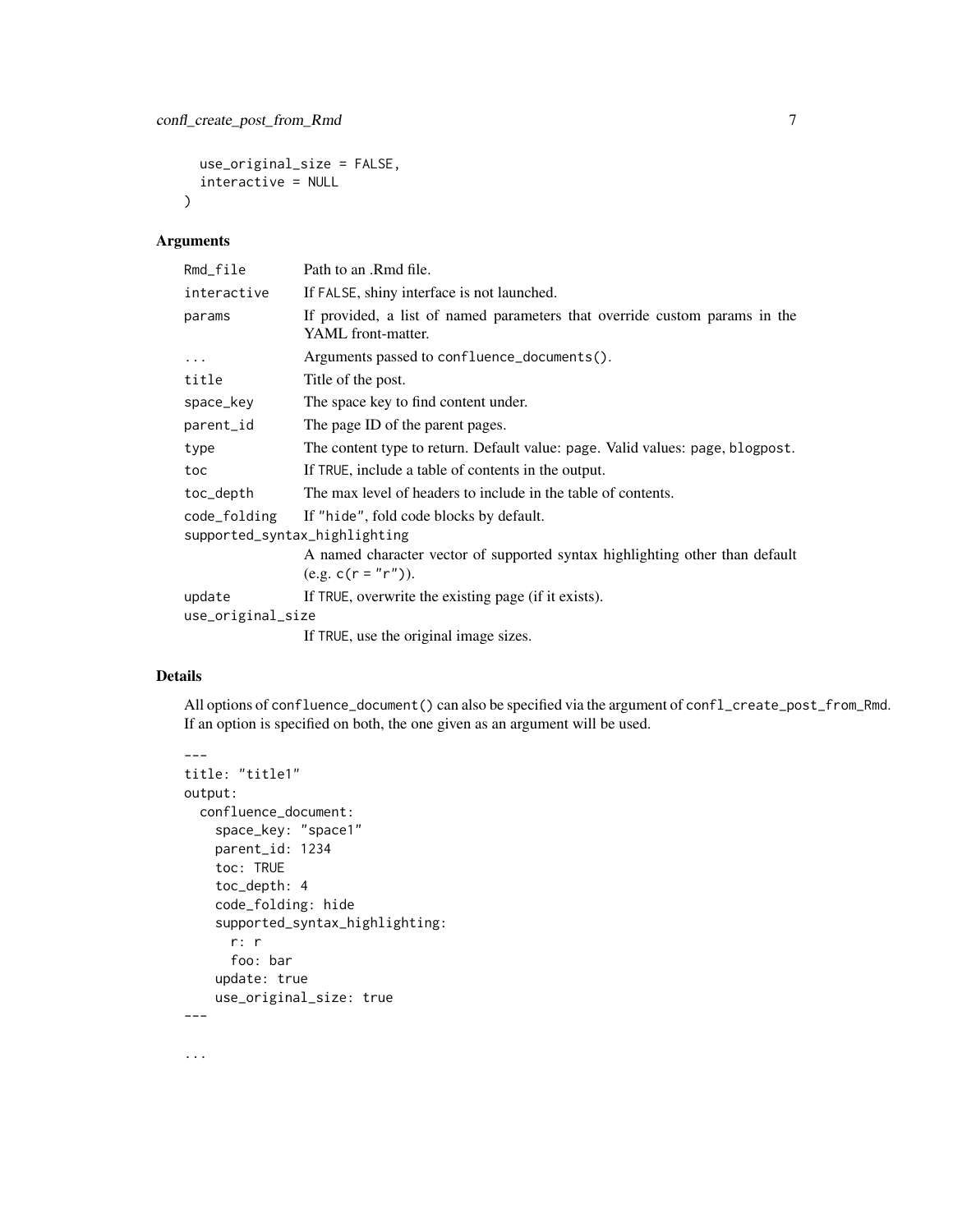#### <span id="page-7-0"></span>Value

confl\_create\_post\_from\_Rmd() returns the URL of the published page.

confluence\_document() returns an rmarkdown\_output\_format object.

#### Examples

```
example_Rmd <- system.file("extdata/example.Rmd", package = "conflr")
```

```
## Not run:
# Convert an R Markdown document into a 'Confluence' page interactively
confl_create_post_from_Rmd(example_Rmd)
# You can override most of the parameters of confluence_document()
confl_create_post_from_Rmd(example_Rmd, space = "space1", toc = TRUE)
## End(Not run)
## Not run:
# A custom R markdown format that can be passed to rmarkdown::render()
format <- confluence_document(space_key = "space1")
rmarkdown::render(system.file("extdata/example.Rmd", package = "conflr"), format)
```
## End(Not run)

confl\_space *REST Wrapper for the SpaceService*

#### Description

REST Wrapper for the SpaceService

#### Usage

```
confl_list_spaces(
  spaceKey = NULL,
  type = c("global", "personal"),
  status = c("current", "archived"),
  label = NULL,favourite = NULL,
  expand = NULL,start = NULL,
 limit = 25)
confl_get_space(spaceKey, expand = NULL)
```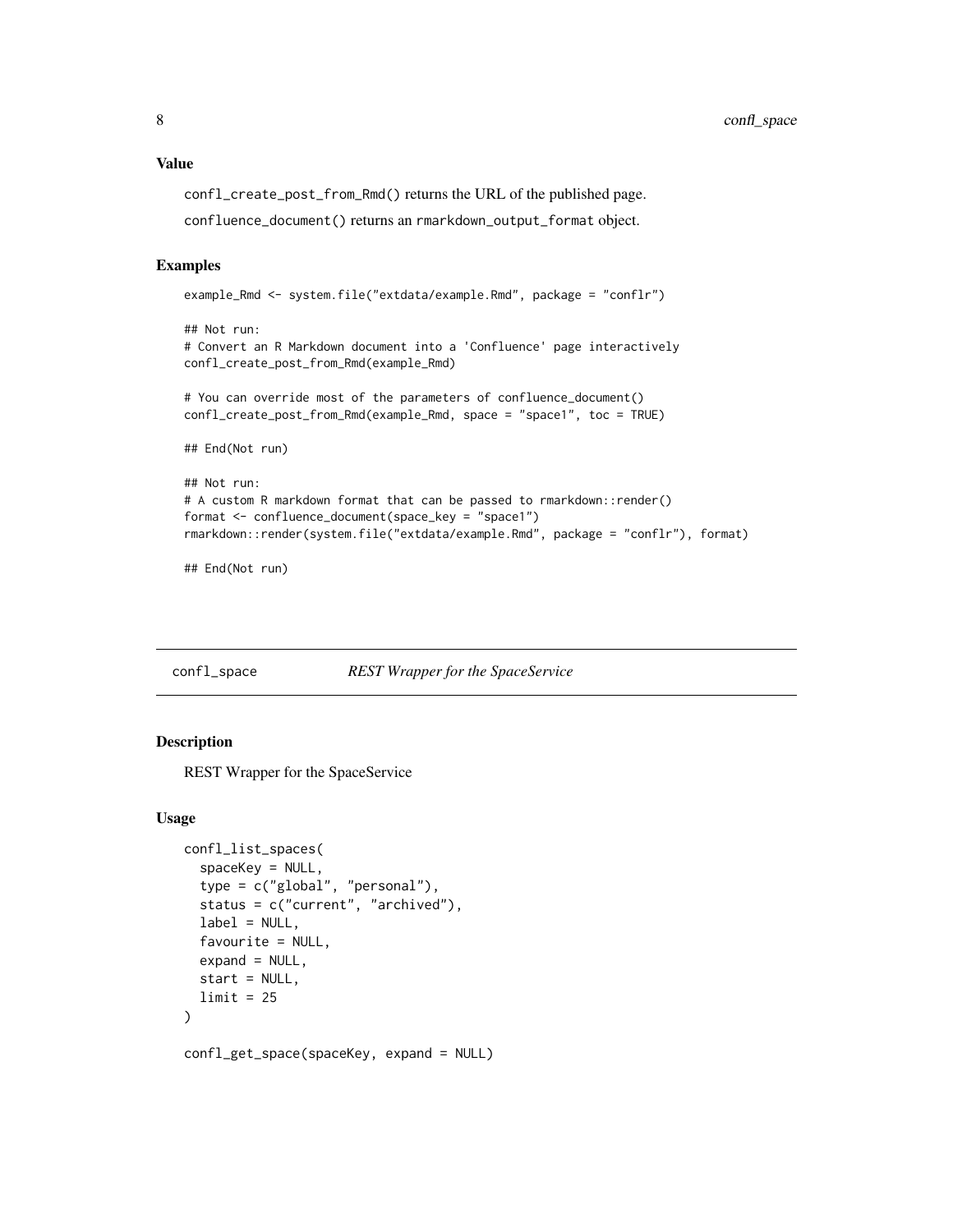## <span id="page-8-0"></span>confl\_user 9

## Arguments

| spaceKey  | The space key to find content under.                                                                                        |
|-----------|-----------------------------------------------------------------------------------------------------------------------------|
| type      | Filter the list of spaces returned by type (global, personal).                                                              |
| status    | Filter the list of spaces returned by status (current, archived).                                                           |
| label     | Filter the list of spaces returned by label.                                                                                |
| favourite | Filter the list of spaces returned by favourites.                                                                           |
| expand    | A comma separated list of properties to expand. To refer the nested contents,<br>use periods. (e.g. body.storage, history). |
| start     | The start point of the collection to return.                                                                                |
| limit     | The limit of the number of items to return, this may be restricted by fixed system<br>limits.                               |

## Value

The API response as a list.

## Examples

```
## Not run:
# Get the information of a space named "space1"
confl_get_space("space1")
```
## End(Not run)

confl\_user *Non-admin User Operations*

## Description

Non-admin User Operations

## Usage

```
confl_get_user(key = NULL, username = NULL, expand = NULL)
```

```
confl_get_current_user(expand = NULL)
```
## Arguments

| kev      | Userkey of the user to request from this resource.                            |
|----------|-------------------------------------------------------------------------------|
| username | Username of the user to request from this resource.                           |
| expand   | A comma separated list of properties to expand. To refer the nested contents, |
|          | use periods. (e.g. body.storage, history).                                    |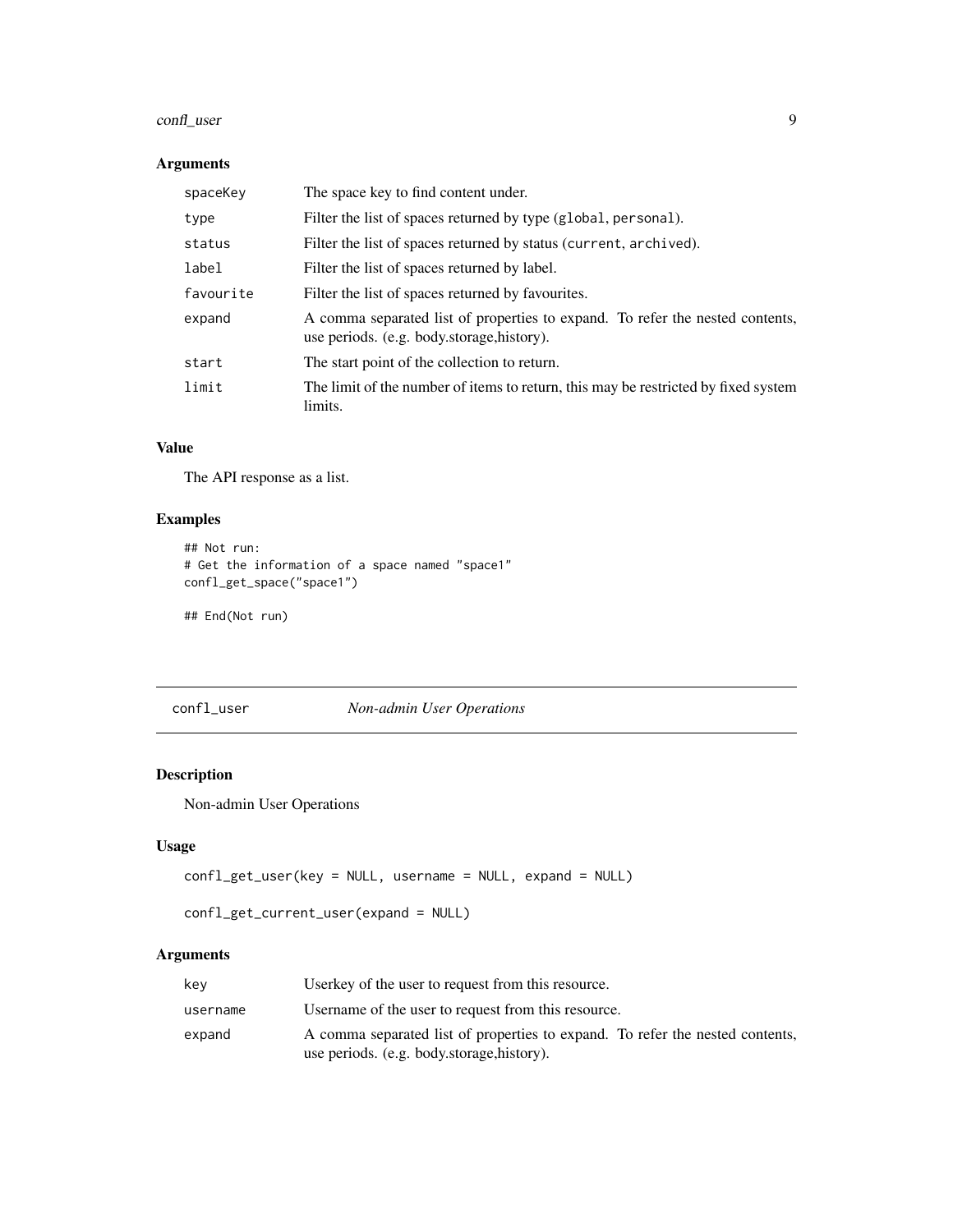## Value

The API response as a list.

## Examples

```
## Not run:
# Get the information of the current user
my_user <- confl_get_current_user()
```

```
# Show display name
my_user$displayName
```
# Get the information of a user whose name is "user1" other\_user <- confl\_get\_user(username = "user1")

## End(Not run)